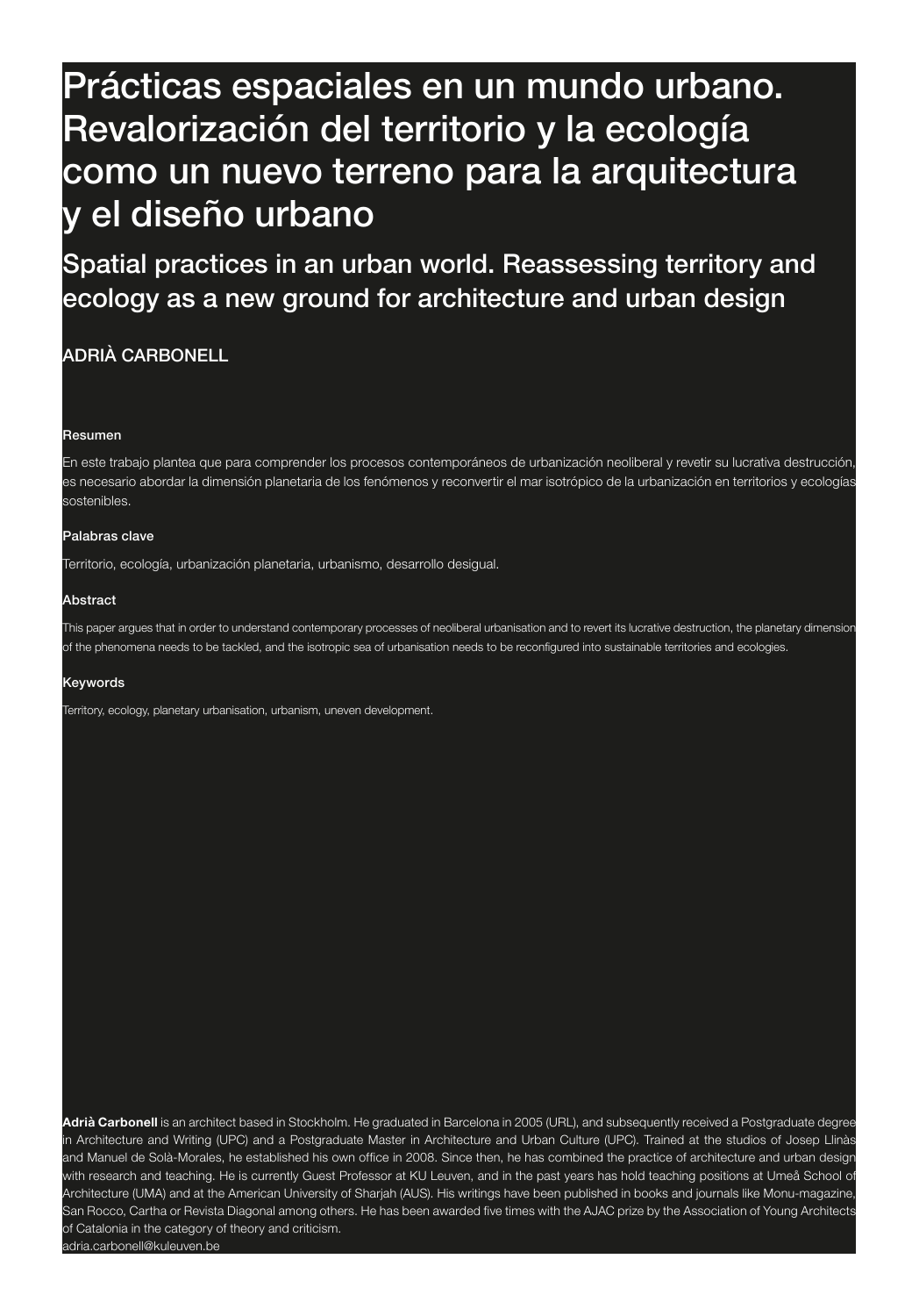# Introduction

Imagine for a moment that society has been fully urbanised, that the traces of metropolitan cities are but little islands in a sea of urbanisation that has flooded the entire planet. The urban centres are completely saturated, stand still in a rhetorical limbo, desperately attempting to reclaim their identity in the face of a society that has changed, that looks at them as a cultural heritage to preserve and remember, no longer adequate to the needs of contemporary life. The city fabric expands its limits across expansive topographies. The vestiges of a previous natural state, prior to the action of humans, are preserved like relics of a past on its way to extinction. Imagine that we all are immersed in an unstoppable process of urbanisation that has generated massive urban agglomerations, a dispersal and uncontrolled expansion of urban settlements that has led to the emergence of hybrid geographies. The city cannot be described as an artefact in the territory, because it is the territory itself; there is a total domination of the urban over the rural, of the city over the territory. Let's fictionalise according to Lefebvre's narration in *La revolution urbaine*: "The urban fabric grows, extends its borders, corrodes the residue of agrarian life. This expression, 'urban fabric', does not narrowly define the built world of cities but all manifestations of the dominance of the city over the country. In this sense, a vacation home, a highway, a supermarket in the countryside are all part of the urban fabric. Of varying density, thickness and activity, the only regions untouched by it are those that are stagnant or dying, those that are given over to 'nature'" (Lefebvre 2003 [1970], 4). In short, there is a total subordination of the agrarian and industrial world to the urban world, a true urban revolution.

If now we turn our eyes toward the reality that surrounds us, we will soon realise that the hypothesis put forward by Lefebvre more than 40 years ago was premonitory, and that the scenario depicted was neither a mere rhetorical exercise nor an exaggeration, but a palpable and contrastable phenomenon. In 1996, the UN-Habitat Global Report on Human Settlements already pointed out that the planet was entering an urban era, where most of the global population would live in cities for the first time in history. According to the United Nations, in 2014, 54% of the global population was living in urban areas. In 1950 this percentage was only 30%, and the prognosis for 2050 is that urban population in the world will rise to 66%. Another recent study conducted by the London School of Economics estimates that human activity has had an impact on over 83% of the land of the planet, where the only areas that remain in an unaltered 'natural' state – i.e. with no presence of roads or other infrastructures, buildings, agricultural fields or any other human activity – are vast swathes of desert, tundra, rainforest and icecaps. This same study also revealed that 75% of the CO2 emissions released into the atmosphere on a global scale are produced in cities, or that 33% of the population living in urban areas lives in slums (Burdett and Sudjic 2011).

All of the above questions reinforce the idea of the urban revolution as anticipated by Lefebvre, i.e. "the transformation that affects contemporary society, ranging from the period when questions of growth and industrialisation predominate (models, plans, programs) to the period when the urban problematic becomes predominant, when the search for solutions and modalities unique to urban society are foremost" (Lefebvre 2003, 5).

## Cities, Regions, Globe

Over the last few decades, the interest in understanding territorial forms as operative grounds for urban design and planning, has been overtaken by irrepressible urban growth: metropolitan cities have turned into fully urbanised regions, where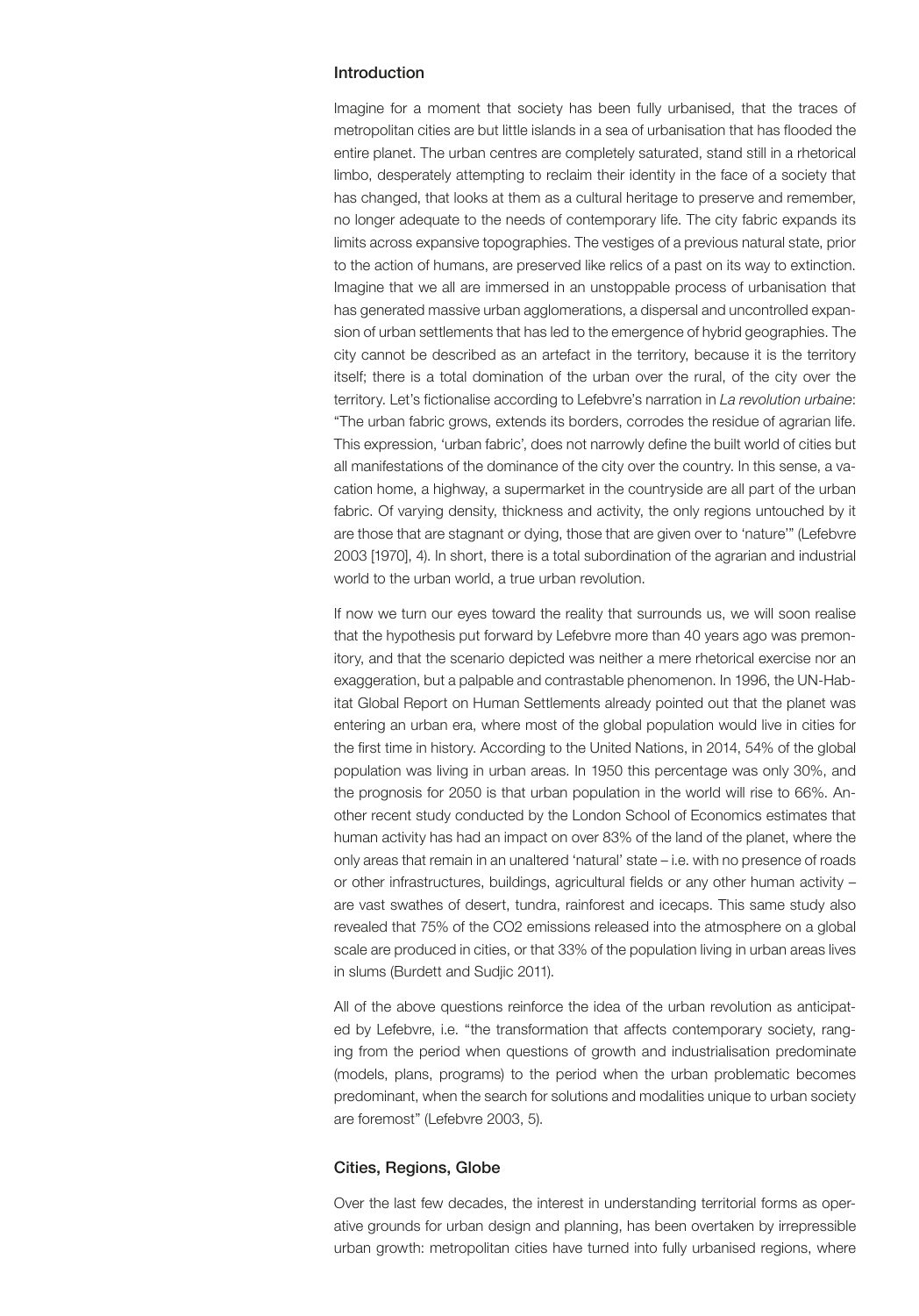## **ADRIÀ CARBONELL**

Prácticas espaciales en un mundo urbano. Revalorización del territorio y la ecología como un nuevo terreno para la arquitectura y el diseño urbano

Spatial practices in an urban world. Reassessing territory and ecology as a new ground for architecture and urban design

1 Hall argued that megalopolis as a geographical concept had a correspondence in reality only in functional terms, not physical. Beyond the critique to Megalopolis for the vagueness of its definition, there were alternative uses of the term with notorious difference in meaning and usage. If for Gottmann it was the materialisation of a social achievement, it was used with clear negative and even pejorative connotations by Patrick Geddes at the turn of the XXth century – first in 1904, and subsequently in other texts – and on different occasions by his disciple Lewis Mumford – in 1938 and in 1961.

For a detailed account of the use of the term megalopolis in urban literature see: Elisabeth Baigent, 2004. Patrick Geddes, Lewis Mumford and Jean Gottmann: divisions over 'megalopolis', *Progress in Human Geography*, 28, 687-700.

2 For a thorough and extensive review of the exhibition "City of 7 Billion. A Constructed World" at Yale School of Architecture see: Roi Salgueiro Barrio, What World: Reframing the World as One City at urbanNext.net, Actar Publishers. Original post date: December, 2, 2015. https://urbannext.net/what-world/

the boundaries between city and countryside have blurred, resulting in a phenomena of urbanisation at a planetary scale that is being consolidated at the beginning of this new century. So, if the 19th century brought the emergence of the metropolis, and the 20th century saw the explosion of territories on a regional scale, the 21st century is one of planetary urbanisation (Brenner 2013). Thus, traditional urban patterns and morphologies are no longer adequate for understanding increasingly complex territorial configurations. The contemporary city is made up of multiple fragments and combines typical urban conditions together with suburban developments, new logistics complexes and old industrial structures, as well as all kinds of infrastructures and networks. Neil Brenner has pointed out that "processes of concentration and dispersion, as well as new patterns of core-periphery polarisation, are superimposed upon one another across places, territories and scales, creating an almost kaleidoscopic churning of socio-spatial arrangements during successive cycles of capitalist development" (2014, 17). As Alvaro Domingues puts it, "in this context, cities or metropolises are only uncertain geographies, without precise or stable territorial boundaries, and they are not any sort of containers of social organisations that are confined and organised in an exclusive, stable way in them" (2009, 36). Hence, the interdependencies of highly unbalanced and unevenly urbanised environments are being intensified as they scale up, in a sort of web that links material conditions and socio-spatial arrangements with flow dynamics and network systems. Strongly influenced by Lefebvre, Brenner builds on the notion of implosion-explosion (Lefebvre 2003, 15) to describe "the production and continual transformation of an industrialized urban fabric in which centers of agglomeration and their operational landscapes are woven together in mutually transformative ways while being co-articulated into a worldwide capitalist system" (Brenner 2014, 17-18).

Nevertheless, the concern about large urbanisation processes is nothing new; it is part of a phenomenon that has intensified over the last decades. Jean Gottmann used the term "megalopolis" as early as 1961 to define the cluster of metropolitan areas on the northeastern seaboard of the United States. Since the publication of his book, city-regions and huge urban agglomerations have multiplied and the prediction is that by 2030 there will be 41 megacities in the world with more than 10 million inhabitants each. But what lies behind all these figures and statements? Do categories like megacity or megalopolis help us to better understand urban realities? Do they contribute to clarifying or discerning their configurations, internal structures or morphologies? Do they provide a better understanding of their processes, social systems and spatial protocols? A decade after the publication of Gottmann's *Megalopolis* Peter Hall was already questioning its instrumentality and effectiveness, whether "megalopolis is merely a convenient fiction, a tool for analysis, or has it deeper function or physical reality?" (Hall 1973, 46).<sup>1</sup> Furthermore, does the description of "a city of 7 billion", as presented by Hsiang and Mendis at a recent exhibition at the Yale School of Architecture, bring any light to the discussion of the so-called *urban age*, or does it, on the contrary, add more vagueness and confusion to an already battered notion of the city.<sup>2</sup>

The undeniable global urbanisation processes have propelled the use of a rich repertoire of urban terminology, particularly within the disciplines of geography and urban studies at large, in an attempt to encapsulate in self-explanatory terms the otherwise boundless urban condition. From post-metropolis, exopolis and megacity to conurbation, city-region and urban-age – i.e., a world of cities, the new lexicon reflects the rampant urbanisation processes and the vast transformations that have affected global scenarios, urban settlements and their 'operational landscapes', but in general terms, it has not given a precise response to the changes in internal configurations, spatial and morphological arrangements.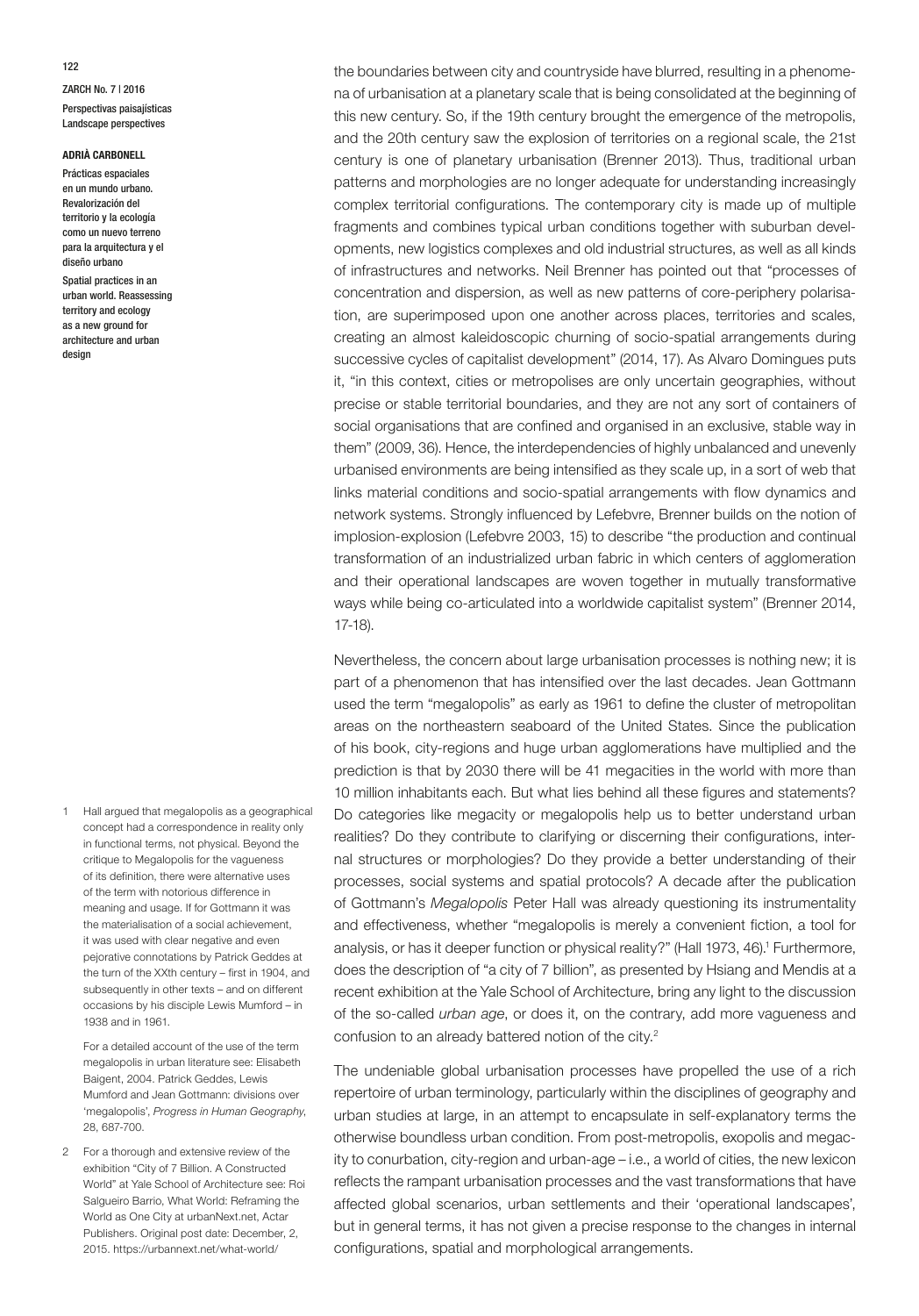[Fig. 1] Grga Basic, Urban Theory Lab-GSD. "The strategic / speculative space of the Arctic: oil fields, projected oil reserves, pipelines and shipping routes."



The hypothesis of the consolidation of an urban society, having overcome an industrial era, forcefully requires a reformulation of what is considered urban from a contemporary perspective. Lefebvre provided a radical shift in the conception of the urban phenomena, the move from the study of agglomerations to that of social relations, in particular those associated with the urban model. As the urban geographer David Harvey revealingly wrote, "the 'thing' we call a 'city' is the outcome of a 'process' we call 'urbanization'. But in examining the relationships between processes and things, there is a prior epistemological and ontological problem of whether we prioritize the process or the thing and whether or not it is even possible to separate the process from the things embodied in it" (2014, 61).

All of these theses share the aim of moving from the study of cities in their formal-objectual condition to the urban condition as a process and field of relations. Hence, "if the urban can no longer be understood as a particular kind of place – that is, as a discrete, distinctive and relatively bounded type of settlement in which specific kinds of relations obtain – then what could possibly justify the existence of an intellectual field devoted to its investigation?" (Brenner 2014, 186). What Brenner proposes is an "urban theory without an outside", a new conceptual and methodological framework that would not establish a constitutive differentiation between the urban and the non-urban, and would therefore address the global dimension of urbanisation. A theory that supersedes the "established understandings of the urban as a bounded, nodal and relatively self-enclosed sociospatial condition in favor of more territorialy differentiated, morphologically variable, multiscalar and processual conceptualizations" (Brenner 2014, 15).

Thus, if urban territories have extended over a much larger geography than that of cities, it will be necessary to look at the reciprocal relations established between the different scales of spatial practices and design, between architecture, urbanism and landscape. The questioning of the highly bureaucratised processes of urban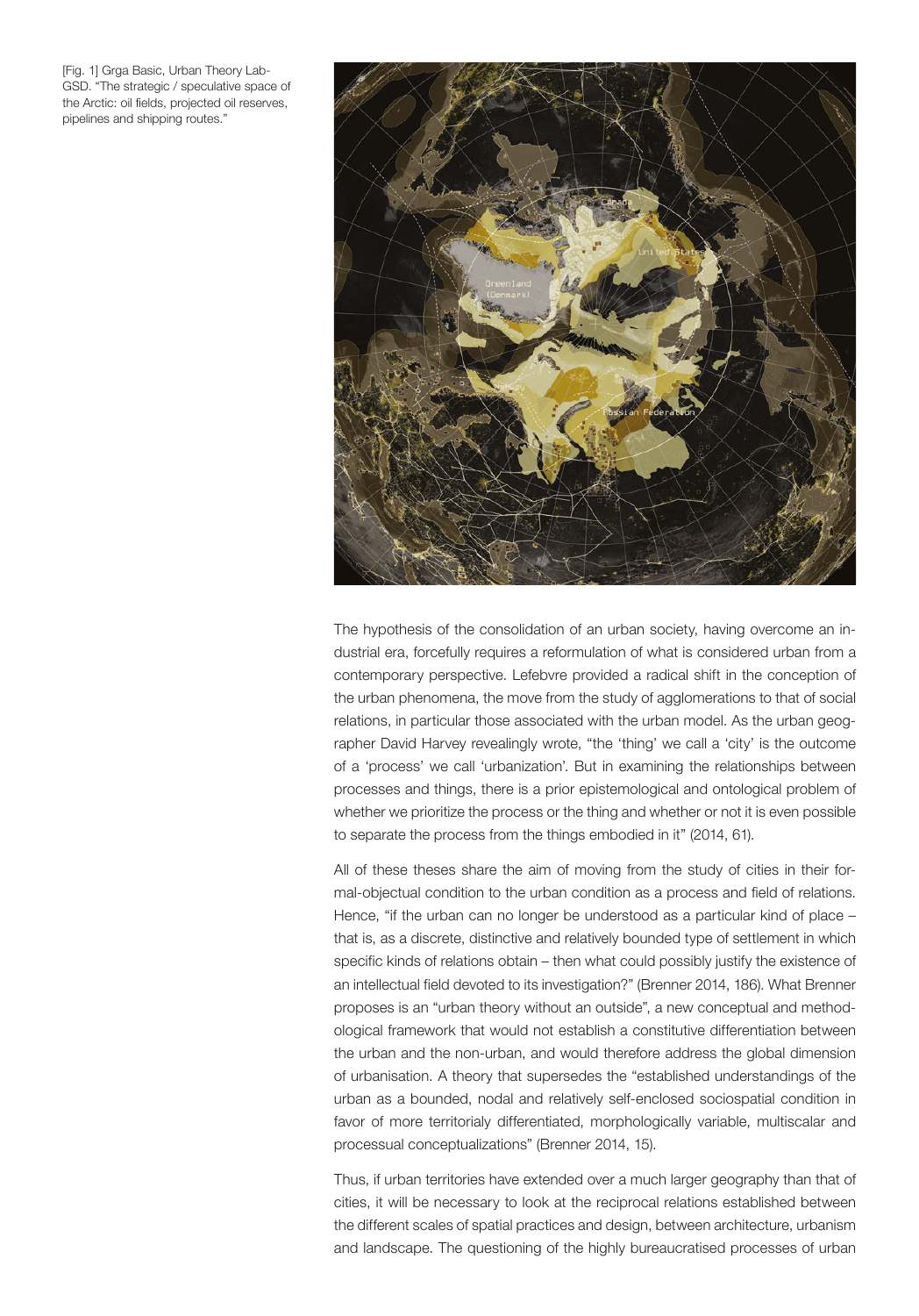## **ADRIÀ CARBONELL**

Prácticas espaciales en un mundo urbano. Revalorización del territorio y la ecología como un nuevo terreno para la arquitectura y el diseño urbano

Spatial practices in an urban world. Reassessing territory and ecology as a new ground for architecture and urban design

and regional planning, as well as the relationship between architecture and landscape, require a profound disciplinary reorganisation, one that integrates political, social, cultural and environmental concerns with spatial, material and formal configurations. Complementing the theoretical, geo-economic and macrostructural analysis provided by urban geography and political economy, what follows is an attempt to reposition the discourse on architecture and urbanism within a disciplinary framework and to define an operational ground. The reassessment of the notions of territory and ecology, and the investigation of their confluence and interplay, aims to move beyond the analytical and descriptive approach into a theoretically grounded projective practice, striving to make the discipline – and the practice – of urbanism operational again, and to eventually contribute to constructing an architectural agenda capable of dealing with the complexity of the contemporary situation.

## **Territory**

In recent years the notion of territory has gained new impetus in social and political sciences, as well as in spatial disciplines. Most notably, Stuart Elden's *The Birth of Territory* situated the concept of territory in a historical perspective (2013), delimiting an original theoretical construction different from other valuable readings like that of Saskia Sassen (2006). Beyond the erudition deployed throughout his historical account of territory, Elden's work gives specificity to the term and provides a conceptual clarification. In this regard, the distinction between territory, land and terrain (2010) – even though is framed by a geopolitical reading – posits relevant questions about the political, juridical and technical parameters involved in the formation and articulation of the ground on which architecture and urbanism perform.

Some decades back, a group of architects sharing a generational concern about issues of urban and regional planning (namely Alison and Peter Smithson, Aldo Rossi, Vittorio Gregotti, Manuel de Solà-Morales and Luigi Snozzi, among others) initiated a disciplinary debate in similar terms (the technical and the legal, the measuring of the land and the control over its transformation) and posited territory as a key notion in order to link architectural and geographical discourses. Although diverging in their interpretations of the term, they commonly understood territory as an architectural construct. In 1966, Vittorio Gregotti published *Il territorio dell'architettura*, an adapted and extended version of a previous article appearing in the periodical *Edilizia Moderna* in 1965*,* where he aimed to "investigate the possibilities of a formal anthropological and geographic analysis of landscape".<sup>3</sup> Based on the idea that an increasing colonization of nature by man was taking place – a process driven by principles of productivity – Gregotti wanted to redefine the relationship between architecture and the territory, and in a broader sense, geography, landscape and the city, by establishing new formal methodologies and approaches that would be adaptable to different scales. Parallel to Gregotti's investigation, the LUB (Laboratory of Urbanism of Barcelona), founded by Manuel de Solà-Morales in 1968, was also investigating new forms of architecture and urbanism inextricably linked to the structure of the territory, while conducting innovative cartographic work all across the region of Catalonia – an analysis that was fully charged with projective design intentions. As Solà-Morales wrote, "there is an entire social history written in the layout of routes, in the points of crossing and interchange, in the plowing of farmland, in the construction of canals and the irrigation of cultivated land and in the shape of property ownership. It is written in the placement of industries, in the growth of cities of their surroundings, and in the often violent and contradictory impacts of great infrastructures. Each territory is a unique mix of all these components and only through a description of these components can one begin to synthesize an alternative" (1989, 16).

124

<sup>3</sup> The quotes are taken from "The Shape of the Territory" as published in OASE #80, an English translation from the French "La forme du territoire", published in *L'architecture d'auhoud'hui* in 1981.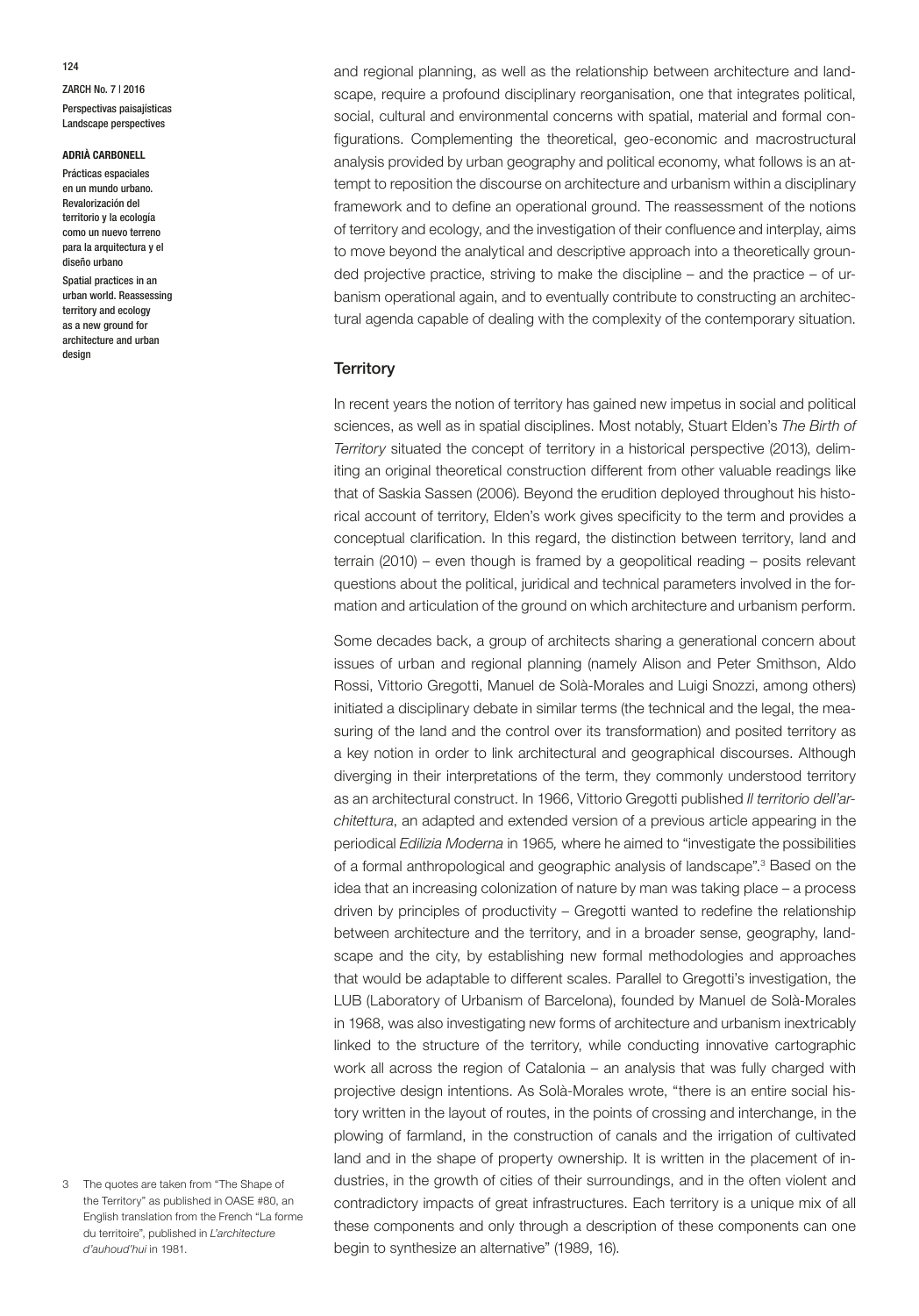

[Fig. 2] Baix Ebre-Monstià, Laboratori d'Urbanisme de Barcelona (LUB), J. Arasa, J. Bestratén, C. Castells, I. Castiñeira, M. Eletxigerra, A. Gaya, L. Millán, E. Sesé.

Description of the territory around the Ebre River near its mouth. Emphasis is placed on the river - a determining element in the construction of the zone - and on the urban centres of Tortosa, Amposta and La Cava.

Both Gregotti's and Solà-Morales' approaches were founded on the idea that landscape, at one time referred to as 'natural', is a cultural construction, therefore designed. They believed that the operative domain of architecture is not only that of building design; it is a spatial practice interwoven with the processes that articulate a multilayered notion of territory.4

What interests us here is not the idea of territory associated with its regional scale nor as a category distinct from the city, formerly associated with the rural or the non-urban, but as a dynamic geographical formation of variegated densities, patterns, thicknesses, interweaving systems and things, flows and matter, in multiple juxtaposed and superimposed configurations. Thus, territory, as opposed to the field of extended urbanisation, arises as a new ground for architecture and urbanism. As Paola Viganò put it, "territory is not the sole support for different political and institutional forms: it is an artefact, a principle of organisation with social origins and characters. It is a collection of particular places and positions; it is a resource, where goods, services, and values are produced. […] It is a space of appropriation, an individual and collective construct and imaginary" (2014, 10).

# Ecology

The understanding of the landscape as culturally and socially mediated establishes a clear connection with the idea of the production of nature that Neil Smith put forward in *Uneven Development* (1984). According to Smith, "the concept of nature is a social product" (2010 [1984], 3rd ed, 28), and he goes even further when asserting that "we must now consider there to be a social priority of nature; nature is nothing if it is not social" (47). Drawing on Marx's idea of nature and the assumption that "the nature that preceded human history…today no longer exists anywhere" (77), along with Lefevbre's production of space, Smith goes beyond the dual antagonism between human beings and nature and describes the much more complex process of the production of nature: "the idea of the production of nature implies a historical future that is still to be determined by political events and forces, not technical necessity" (48). The dialectic between natural-countryside / artificial-city comes into question, reinforcing not only the blurring of the edges of the urban, but the belonging to a single process of economic development on a global scale. If the territory is constructed, and nature is produced, ecology appears at the intersection as the interface that mediates between them. This notion of ecology could easily relate to the interpretation of territory that Gregotti and Solà-Morales previously

4 Elden refers to Valérie November to make explicit the multiple dimensions that territory may have: "at the same time juridical, political, economic, social and cultural, and even affective" (November, 2002: 17).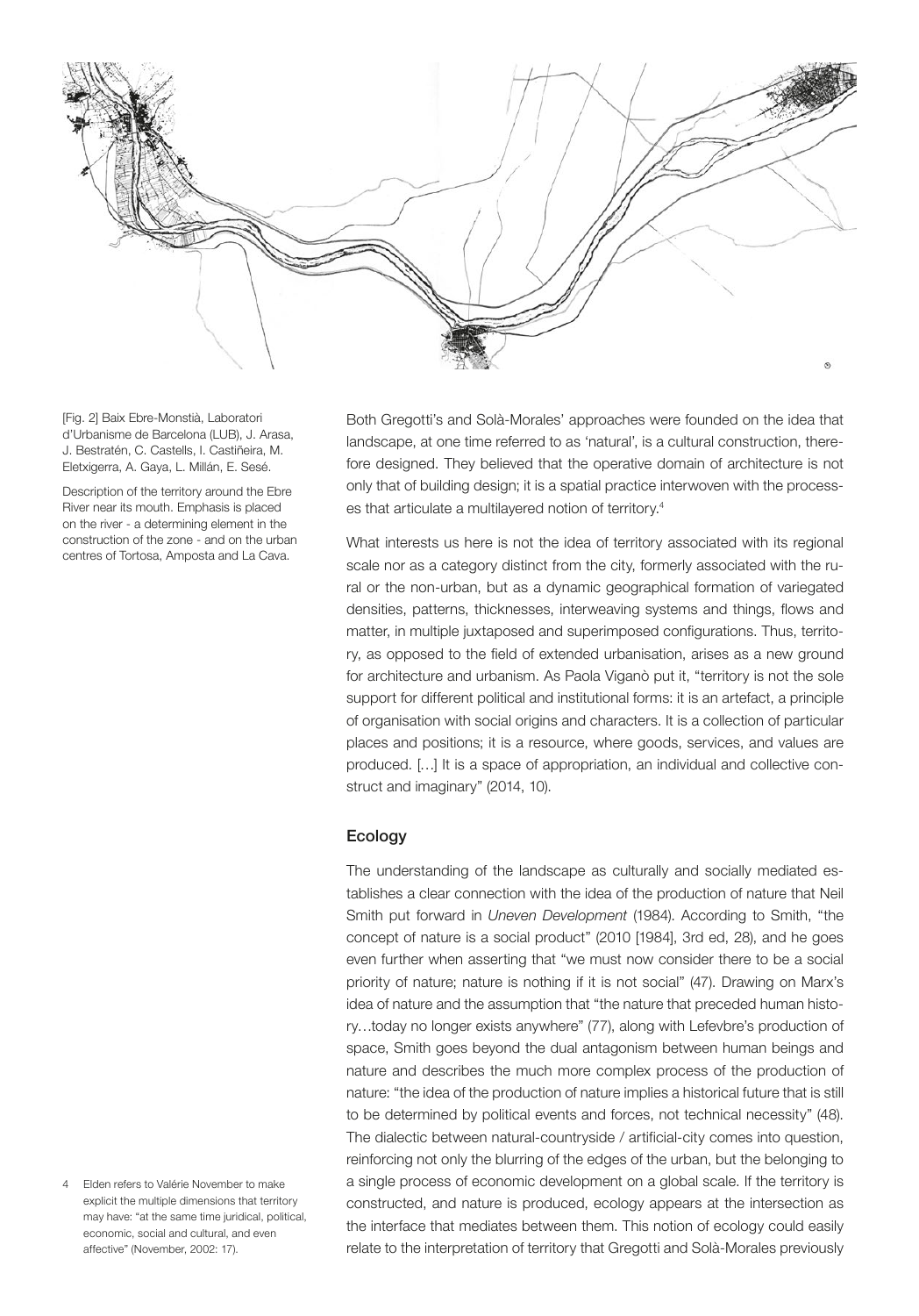#### **ADRIÀ CARBONELL**

Prácticas espaciales en un mundo urbano. Revalorización del territorio y la ecología como un nuevo terreno para la arquitectura y el diseño urbano

Spatial practices in an urban world. Reassessing territory and ecology as a new ground for architecture and urban design

claimed, but adding a new dimension on top of it, that of urban metabolism and the consideration of non-humans as elements – or agents – of design in a holistic project.

Over the past decades, the notion of ecology has taken a prominent position, not only in the environmental realm, but also in social and cultural studies. Felix Guattari's *The Three Ecologies*, published in 1989, exerted a strong influence across several intellectual disciplines. Also, the fields of architecture and urbanism have been increasingly open to ideas and methodologies resulting from ecology, which have incorporated into a sort of expanded field that triggered the emergence of new spatial practices based on interdisciplinary interaction. As Guattari put it, "now more than ever, nature cannot be separated from culture; in order to comprehend the interactions between ecosystems, the mecanosphere and the social and individual Universes of reference, we must learn to think 'transversally'" (1989, 43).

 Ecological thinking has proven that all kinds of life in the planet are enmeshed in a net of complex and dynamic relations, questioning the idea of nature as a lineal system, where notions of process, temporality and interaction play a fundamental role (Corner 1997). As James Corner wrote, "ecology is never ideologically (or imaginatively) neutral, despite claims of its objectivity. It is not without values, images or effects. Instead, ecology is a social construction, one that can initiate, inform, and lend legitimacy to particular viewpoints (from "green politics" to nationalism to feminism, for example)" (2014 [1997], 43). Responding to the problematic nature/ culture divide, if we understand them both as social constructs, Corner bases his approach to ecology on the distinction between two 'natures': one referring to 'nature' as a cultural construction – and therefore social; and a second 'Nature' referring to the "amorphous and unmediated flux that is the 'actual' cosmos", and he argues for a radical ecology that focuses not on 'Nature' but on culture.<sup>5</sup>

These principles have been incorporated into new design methodologies that have investigated the possibility of an urbanism based on uncertainty, as opposed to the former obsession with order and omnipotence. So, if there needs to be a "new urbanism", "it will no longer be concerned with the arrangement of more or less permanent objects but with the irrigation of territories with potential; it will no longer aim for stable configurations but for the creation of enabling fields that accommodate processes that refuse to be crystalized into definitive form" (Koolhaas 1995, 969). In the same line, Corner points out that "a true ecological landscape architecture might be less about the construction of finished and completed works, and more about the design of 'processes', 'strategies', 'agencies', and scaffoldings —catalytic frameworks that might enable a diversity of relationships to create, emerge, network, interconnect and differentiate", and sentences that "the aim for the design of these strategic grounds would not be to celebrate differentiation and pluralism in a representational way, but rather to construct enabling relationships between the freedoms of life (in terms of unpredictability, contingency, and change) in the presence of formal coherency and structural/material precision" (2014[1997], 59).

Posterior disciplinary trends like Landscape Urbanism or Ecological Urbanism, have taken on major relevance when it comes to describing, analysing, imagining and designing new forms of urbanity, with a strong emphasis on some sort of fusion between the different fields of urbanism and landscape — the former dealing with the 'urban' and the latter with the 'natural'. Nevertheless, even though these new categories and blending of disciplines have created high expectations, both practical and intellectual, they have not always become operative tools for design. If, on the one hand, they have expanded the conceptual and methodological framework

5 As noted by Corner, "of the various radical ecologies, the one that appears to be of particular interest for landscape architecture is social ecology" (2014, 52).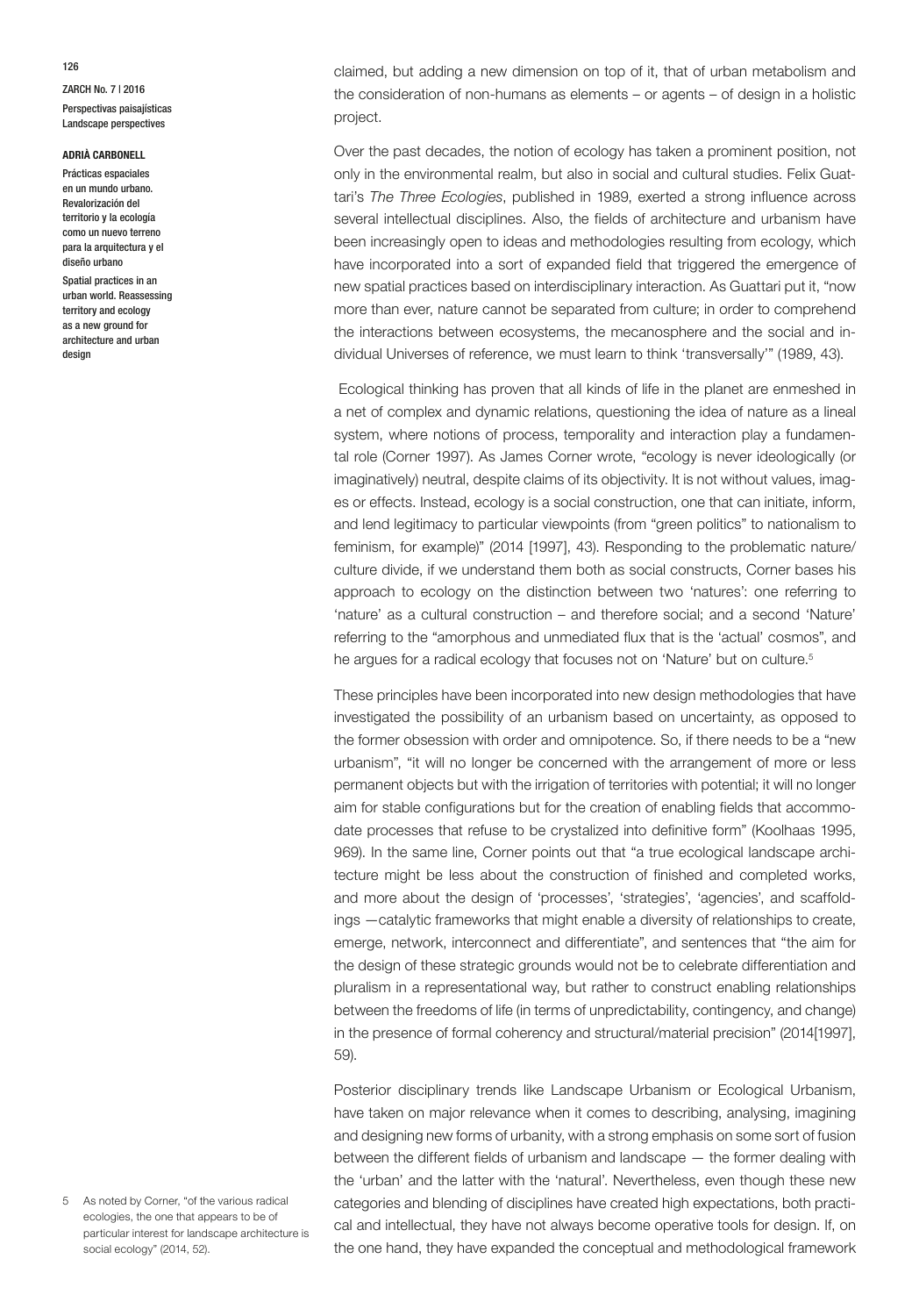

[Fig. 3] Andrea Hansen, Tokyo Bay Marine Fields, 2009.

of the urban question, they have not succeeded in achieving the promised transformative power, in many cases being reduced to mere cosmetic operations or to spatial-temporal protocols with serious problems of implementation. As Susannah Hagan has argued, the "emphasis on indeterminacy and 'process' have a romantic allure, but are extremely difficult to realise on urban scale and within an economic system of development-for-profit" (2015).

# A New Ground

Beyond the emergence of new territories both for reflection and intervention, the urban society anticipated by Lefebvre has also provoked several crises: environmental, economic, urban, of food production and distribution, of dramatic social inequality, etc. This situation has inevitably led to a questioning of the very notion of progress associated with the idea of permanent growth: an economic growth intimately related to urban growth. Because of the impossibility of assimilating massive concentrations in metropolitan areas, and the inability to channel the disperse and diffuse nature of urban settlements, the actual state of affairs has been accepted to the point of declaring the end of Urban Design (Sorkin, 2009). However, if we still want to take part collectively in the construction of a contemporary urban culture, we should not resign ourselves to an urbanism that has been revealed as an obsolete practice, nor to the urban project as an inevitable failure; instead we should focus on its redefinition as well as its ultimate and fundamental goals.

The reading of territory that Gregotti, Solà-Morales and others were dealing with back in the 80s implied a fundamental leap forward toward expanding the disciplinary boundaries of architecture and urbanism by acknowledging both the impor-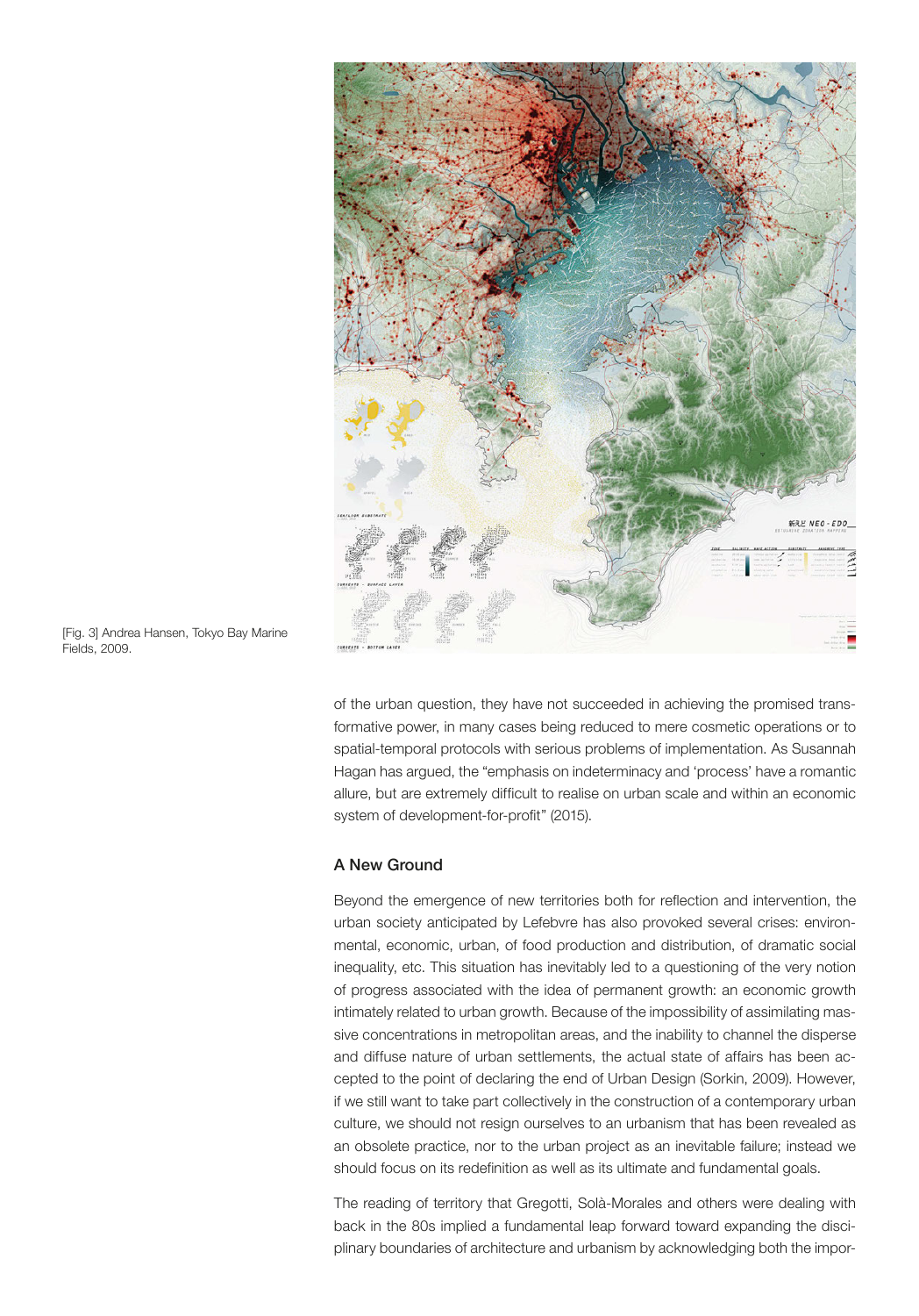### **ADRIÀ CARBONELL**

Prácticas espaciales en un mundo urbano. Revalorización del territorio y la ecología como un nuevo terreno para la arquitectura y el diseño urbano

Spatial practices in an urban world. Reassessing territory and ecology as a new ground for architecture and urban design

tance and the potential of landscape in the understanding of urbanisation processes and by bringing geographical questions into architectural discourse and debate. Placing architecture within the larger context of urbanisation acknowledged the interwoven relations between architecture, society and culture, yet it still operated with a static idea of territory as bounded space, both politically and physically. The take on territory as a dynamic, historical and political concept, as presented by Elden, together with the contemporary planetary dimension of urbanisation exposed by Brenner, once again bring to the fore the need for reconceptualising the use of territory within spatial practices to incorporate the global restructuring processes, their causes and effects, starting with the recognition that territory is a completely urbanised space. The proposed reading of the territory establishes a clear conceptual difference with the fluids and systems theories that attempted to provide a mechanical description of the urban phenomena and argues for a territorial material practice as a discipline that is concerned and intervenes in the behaviour of large-scale configurations and assemblages over time (Allen 2007).

Landscape architecture and urbanism, as well as ecological design, have fundamentally dealt so far with the effects of metropolitan and regional urbanisation, seeing leftover and in-between pieces of land as sites of opportunity (Berger 2006), while avoiding a critique of capitalist development and, in many cases, paradoxically participating in market-driven strategies – gentrification, green urbanism for the rich – generally limiting their task to the reprogramming of the urban (non-built) surface (Wall 1999). Overlooking the socio-economical and political dimension of urbanisation has resulted in a metric-based, short-term, overly technocratic and managerial response to a crisis rooted in the political. As Erik Swyngedouw and Henrik Ernstson have argued, the central question today "is not any longer about bringing environmental issues into the domain of politics […] but rather about how to bring the political into the environment" (2015). It involves a shift towards what Peg Rawes has called 'architectures of care' (2013), as practices that operate within an ecology that questions "the 'neutrality' of state governance and markets for our ecological well-being" (Rawes 2016, 16), that assumes the "long-term human interference in geological and environmental resources" and describes the pathological human-nature relationship as "the most disturbing and pernicious largescale forms of biopolitical crisis for human and non-human relations" (15). In short, it requires a critique of self-indulgent sustainable architecture/landscape design, blind behind a homogenising green blanket, and its inability to address the conflictual dimension of our environmental crisis.

If, like Susannah Hagan suggests, for architecture to survive as a profession, architects and urban designers need a "working knowledge of the metrics of environmental design, and of implications of ecology for the (re)making of cities" (Hagan 2015, 31), it should not happen at the expense of the spatial, the social or the political. From the disciplinary perspective of urbanism, the analysis of an urban region and its operational landscapes has to look at the larger processes that shape its ecological and territorial systems, but also at the sedimentation of metabolic flows as concrete material structures, thus focusing on the interplay between a global conceptual framework and the very specific dynamics of particular contexts. A new ground for architecture and urban design that explores the potential of social and political transformation must be constructed, away from the land speculation of the real estate market and the pressure of the neoliberal economy, to confront uneven social and environmental capitalist development. A reconfiguration of the neoliberal sea of urbanisation into territorial ecologies should address issues ranging from political economy and governance to ecological thinking, and it needs to be imbued with a new understanding of what constitutes the 'urban', a new notion of urbanity arising from specific contemporary conditions, concerned with articu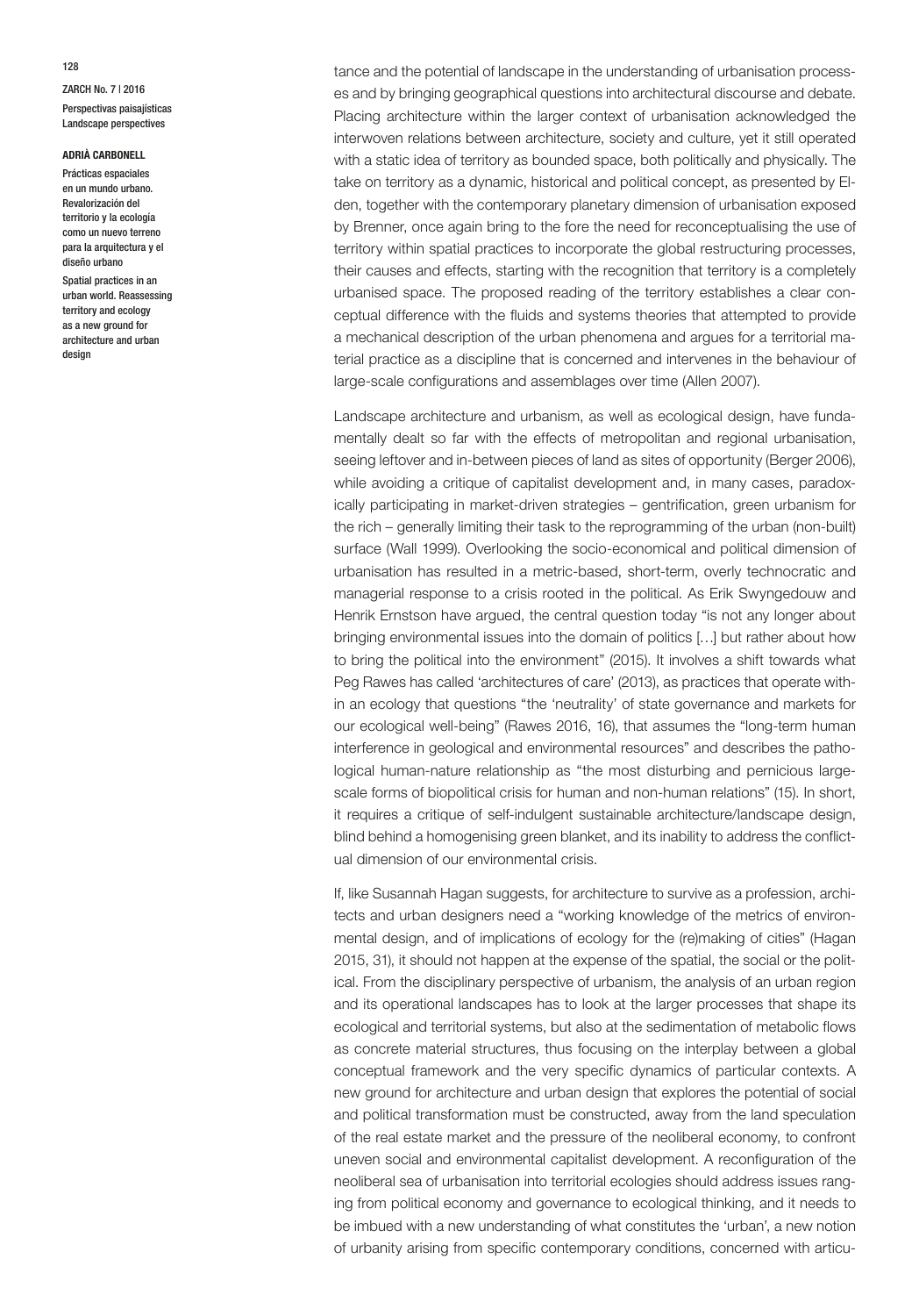[Fig. 4] Territorial Ecologies, Sundsvall, Sweden. The mapping of specific ecological/territorial layers result in different configurations and patterns. The image on the left brings together industrial settlements and pollution of soils, waters and seabeds. The image on the right shows the territorial impact of infrastructures of energy production and distribution together with building performance.

[Fig. 4.1] LSAP 2014: Nathalie Jonsson, Andreas Jonsson, Hanna Johansson, Elisabeth Pettersson.

[Fig. 4.2] LSAP 2014: Radvile Samackaite, Francesc Mas, Ann-Christine Forsberg, Viktor Sjölander.

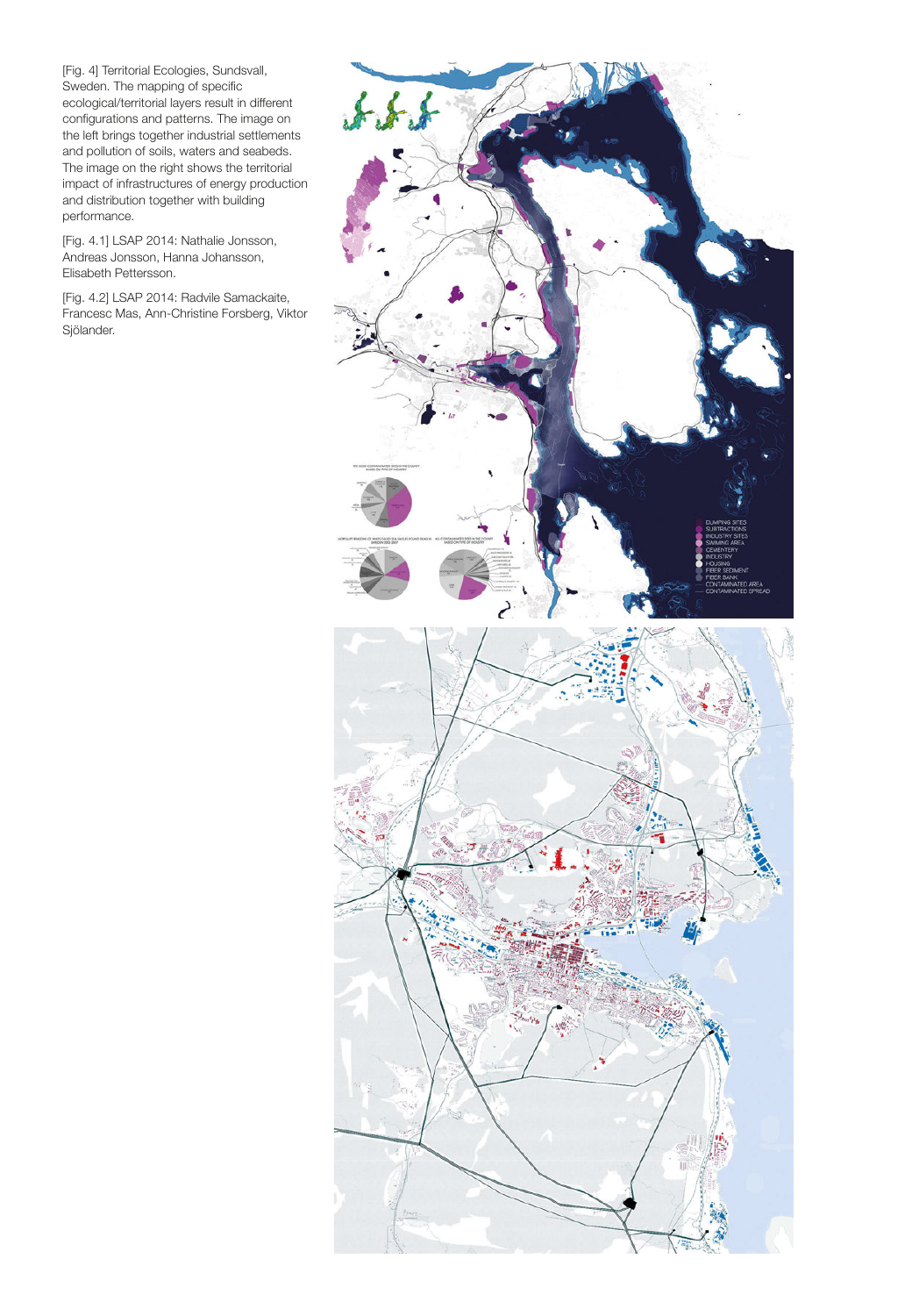### **ADRIÀ CARBONELL**

Prácticas espaciales en un mundo urbano. Revalorización del territorio y la ecología como un nuevo terreno para la arquitectura y el diseño urbano

Spatial practices in an urban world. Reassessing territory and ecology as a new ground for architecture and urban design

lation rather than consolidation, that works on the recognition and configuration of territories, not only in the formal and material sense, but in political, social and cultural terms as well.

## Acknowledgements

This paper was initially conceived as a design studio assignment within the Laboratory of Sustainable Architectural Production at the Umeå School of Architecture, Fall semester 2014, and was largely informed by reading seminars that run parallel to the studio work. I am grateful to all the students that took part in the investigation of Sundsvall's territorial ecologies, and to the studio instructor Mercè Amat, for their thoughtful contributions and discussions.

Earlier versions of the paper were presented at the conferences *New Urban Languages: Tales and Images of Spatial Justice,* TU-Delft, June 2015, and A*SA15: Symbiotic Antrophologies: theoretical commensalities and methodological mutualisms* at the University of Exeter, April 2015.

I am grateful to Jüri Soolep and Roi Salgueiro for the valuable critical comments provided in different stages of the paper.

#### Bibliography

Allen, Stan. 2007. Infrastructural Urbanism, *Center 14: On Landscape Urbanism*, 14, 174-181.

Baigent, Elisabeth. 2004. Patrick Geddes, Lewis Mumford and Jean Gottmann: divisions over 'megalopolis', *Progress in Human Geography*, 28, 687-700.

Berger, Allan. 2006. *Drosscape: Wasting Land in Urban America*, New York: Princeton Architectural Press.

Brenner, Neil. 2013. Theses on Urbanization, *Public Cultures,* 25:1, Duke University Press, 85-114.

Brenner, Neil. ed. 2014. *Implosions/Explosions: Towards a Study of Planetary Urbanization*, Berlin: Jovis Verlag.

Brenner, Neil and Schmid, Christian. 2015. Towards a new epistemology of the urban? *City*, 19:2- 3, 151-182.

Burdett, Ricky and Sudjic, Deyan. 2011. *Living in the Endless City*, London: Phaidon Press.

Corner, James. 1997. Ecology and Landscape as Agents of Creativity. In: Thompson, G. and Steiner, F. ed. *Ecological Design and Planning*, New York: Wiley, 81-108.

Steiner, F. 2006. Terra Fluxus, In Waldheim, Charles. ed. *The Landscape Urbanism Reader*, New York: Princeton Architectural Press, pp. 21-33.

Domingues, Alvaro. 2009. From the city to the urban: extensive urbanization. In: Alfaya, Luciano and Muñiz, Patricia; ed. *The city: global again*, A Coruña: Colexio Oficial de Arquitectos de Galicia, pp. 35-59.

Gottmann, Jean. 1961. *Megalopolis: the Urbanized Northestern Seabord of the United States,*  Cambridge: MIT Press.

Gregotti, Vittorio.1966. *Il territorio dell'architettura*, Milan: Feltrinelli.

Gregotti, Vittorio.1981. La forme du territoire. *L'Architecture d'aujourd'hui*, 218, 10-14.

Gregotti, Vittorio.2009. The Shape of Territory, in *Oase #80,* 7-21.

Guattari, Felix. 1989. *Les trois écologies*, Paris: Galilée.

Guattari, Felix. 2000. *The Three Ecologies*, London: The Athlone Press.

Hagan, Susannah, 2015. *Ecological Urbanism: the nature of the city*, London and New York: Routledge.

Hagan, Susannah, 2010. "Performalism: Environmental Metrics and Urban Design", in Mostafavi, Mohsen; Doherty, Gareth. ed. *Ecological Urbanism*, Lars Müller, 458-467.

130